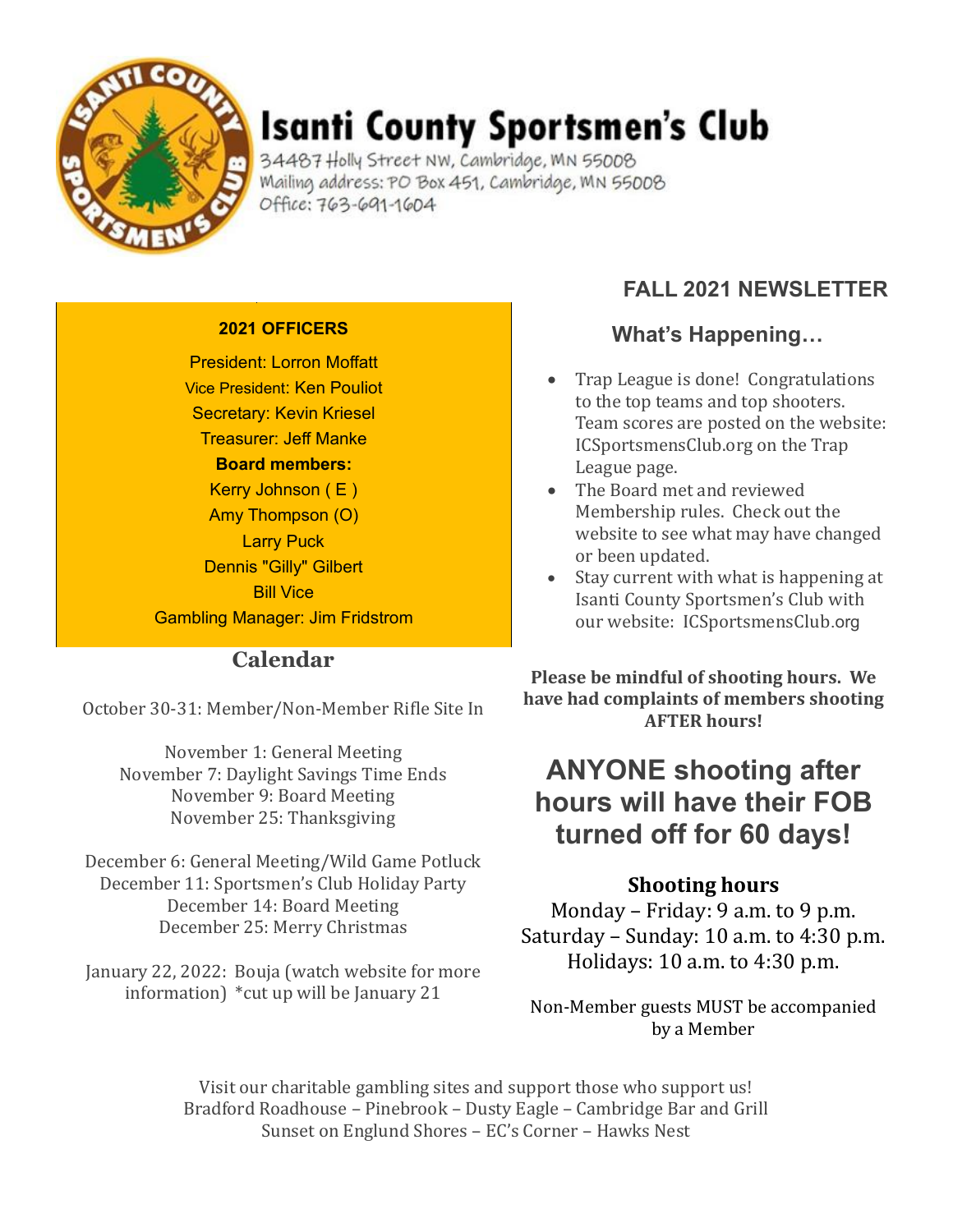### **Member and Non-Member Rifle Site In**

### **Dates Set for October 30 and 31st**

- Ranges are closed for non-rifle site in use
- Cost is \$10 per rifle whether you are a member or not
- Time: 10:00 am to 3:30 p.m.



### **\*\*MANDATORY\*\* Chronic Wasting Disease Testing Stations**

What is Chronic Wasting Disease? Chronic wasting disease, or CWD, is a fatal neurological disease that affects cervids, including white-tailed deer. It is found globally and in about half of the states in the U.S. CWD remains relatively rare in Minnesota at this time, but is a concern as there is currently no known cure. The DNR is working to limit its spread.

**Changes for 2021 hunting season:** CWD testing is mandatory in all disease zones the opening weekends of firearms A and B seasons. (Outside of opening weekends, voluntary sampling options are available for deer harvested in these zones.)

Several deer permit areas (184, 110, 197, a portion of deer permit area 169, 233 and 342) have been added to the surveillance zone.

**Hunters must provide a sample from deer 1 year old or older within 24 hours of harvest during the opening weekend of Firearms season. In the East Central CWD surveillance zone that includes Deer Permit Areas 157, 159, 225, 235, and 236.** If hunters want to voluntarily have their deer tested from those permit areas outside the Firearms opener contact your local Area Wildlife Office.

Station locations are listed below:

| <b>Deer Permit</b><br>Area(s) | <b>City</b>        | <b>Station Location</b>      | <b>Station Address</b> | <b>Mandatory:</b><br><b>Firearms A</b><br>opener<br>$(Nov. 6-7)$ |
|-------------------------------|--------------------|------------------------------|------------------------|------------------------------------------------------------------|
| 157, 159, 225,                | Almelund           | Rod's Country Corner         | 37455 Park Trail       | Staffed 9am-                                                     |
| 235, 236                      |                    |                              | Center City, 55012     | 7pm                                                              |
| 157, 159, 225,                | <b>Braham</b>      | <b>East Central Energy</b>   | 412 Main St N.,        | Staffed 9am-                                                     |
| 235, 236                      |                    |                              | Braham, MN 55006       | 7pm                                                              |
| 157, 159, 225,                | Cambridge          | <b>DNR Wildlife Office</b>   | 800 Oak Savanna Lane   | Staffed 9am-                                                     |
| 235, 236                      |                    |                              | SW, Cambridge, MN      | 7pm                                                              |
|                               |                    |                              | 55008                  |                                                                  |
| 157, 159, 225,                | <b>Center City</b> | <b>Wild River State Park</b> | 39797 Park Trail,      | Self-service                                                     |
| 235, 236                      |                    |                              | Center City, 55012     |                                                                  |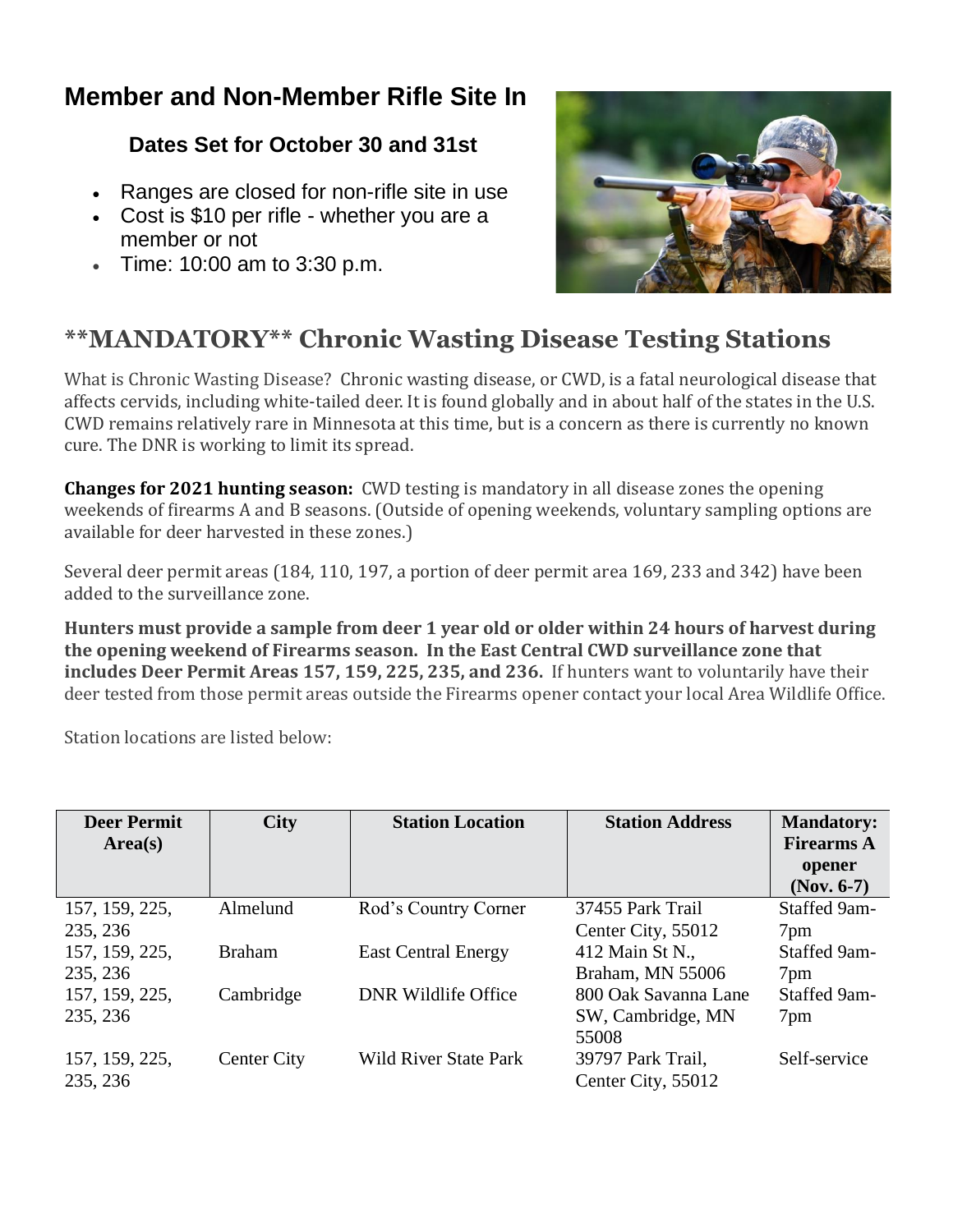| <b>Deer Permit</b><br>Area(s) | <b>City</b>        | <b>Station Location</b>         | <b>Station Address</b> | <b>Mandatory:</b><br><b>Firearms A</b><br>opener<br>$(Nov. 6-7)$ |
|-------------------------------|--------------------|---------------------------------|------------------------|------------------------------------------------------------------|
| 157, 159, 225,                | <b>Forest Lake</b> | Carlos Avery WMA                | 5463 W Broadway,       | Self-service                                                     |
| 235, 236                      |                    | Headquarters                    | Forest Lake, MN 55025  |                                                                  |
| 157, 159, 225,                | Harris             | <b>Fish Lake Bait</b>           | 5857 Stark Rd,         | Staffed 9am-                                                     |
| 235, 236                      |                    |                                 | Harris, MN 55032       | 7pm                                                              |
| 157, 159, 225,                | Hinckley           | <b>Grand Casino Hinckley</b>    | 38043 Hinckley Rd,     | Staffed 9am-                                                     |
| 235, 236                      |                    | (Meshakwad Community            | Hinckley, MN 55037     | 7pm                                                              |
|                               |                    | Center)                         |                        |                                                                  |
| 157, 159, 225,                | Lindstrom          | <b>Lindstrom Maintenance</b>    | 13392 Sylvan Ave,      | Self-service                                                     |
| 235, 236                      |                    | Yard                            | Lindstrom, MN 55045    |                                                                  |
|                               |                    | (behind Fairview                |                        |                                                                  |
|                               |                    | Cemetery, turn                  |                        |                                                                  |
|                               |                    | east on Sylvan Ave)             |                        |                                                                  |
| 157, 159, 225,                | McGrath            | <b>DNR Forestry Field</b>       | 16082 State Hwy 65,    | Self-service                                                     |
| 235, 236                      |                    | Office                          | McGrath, MN 56350      |                                                                  |
| 157, 159, 225,                | Mora               | Knife Lake Public Water         | Access Rd,             | Staffed 9am-                                                     |
| 235, 236                      |                    | Access-Northeast                | Mora, MN 55051         | 7pm                                                              |
| 157, 159, 225,                | Ogilvie            | Ogilvie Raceway                 | 1539 MN-23,            | Staffed 9am-                                                     |
| 235, 236                      |                    |                                 | Ogilvie, MN 56358      | 7pm                                                              |
| 157, 159, 225,                | Pine City          | <b>Pine City National Guard</b> | 1305 Main St S,        | Staffed 9am-                                                     |
| 235, 236                      |                    | Armory                          | Pine City, MN 55063    | 7pm                                                              |
| 157, 159, 225,                | <b>Rock Creek</b>  | St. Croix Trailhead (canoe      | 15975 State Hwy 70,    | Self-service                                                     |
| 235, 236                      |                    | access & parking lot)           | Pine City, MN 55065    |                                                                  |
| 157, 159, 225,                | Sandstone          | <b>DNR Forestry Office</b>      | 613 State Hwy 23,      | Staffed 9am-                                                     |
| 235, 236                      |                    |                                 | Sandstone, MN 55072    | 7pm                                                              |
| 157, 159, 225,                | St. Croix          | <b>St. Croix State Park</b>     | 30065 St. Croix Park   | Staffed 9am-                                                     |
| 235, 236                      | <b>State Park</b>  |                                 | Rd, Hinckley,          | 7pm                                                              |
|                               | (Hinckley)         |                                 |                        |                                                                  |
| 157, 159, 225,                | <b>Stacy</b>       | <b>Full Draw Outdoors</b>       | MN 55037               | Self-service                                                     |
| 235, 236                      |                    |                                 |                        |                                                                  |

## **Deer Hide Boxes and Locations!**

Funds from deer hides are used to send kids to Forkhorn Camp, land acquisitions, wildlife projects and food plot seeding and trees. Help out by donating your deer hide.

| <b>Chapter / Region</b> |   | <b>Drop Point Location</b> | <b>Address</b>                            |
|-------------------------|---|----------------------------|-------------------------------------------|
| <b>Isanti County</b>    | 6 | County Line Bar            | 26220 Variolite St NW St Francis MN 55070 |
| <b>Isanti County</b>    | 6 | Don's Corner Service       | 2987 389th Ave NE Stanchfield MN 55080    |
| <b>Isanti County</b>    | 6 | <b>East Central Diesel</b> | 37131 State Hwy.65 NE Grandy MN 55029     |
| <b>Isanti County</b>    | 6 | <b>EC's Corner Express</b> | 4853 Hwy 95 NW Cambridge MN 55008         |
| <b>Isanti County</b>    | 6 | <b>Bricks Gas Station</b>  | 303 Dahlin Ave SE Isanti MN 55040         |
| <b>Isanti County</b>    | 6 | Collision 2000             | 3445 Viking Blvd. NW Anoka MN 55303       |
| <b>Isanti County</b>    | 6 | <b>Northland Minnoco</b>   | 501 Cty Rd 5 Isanti MN 55040              |
| <b>Isanti County</b>    | 6 | Isanti Co Fair Grounds     | 3101 East Hwy 95 Cambridge MN 55008       |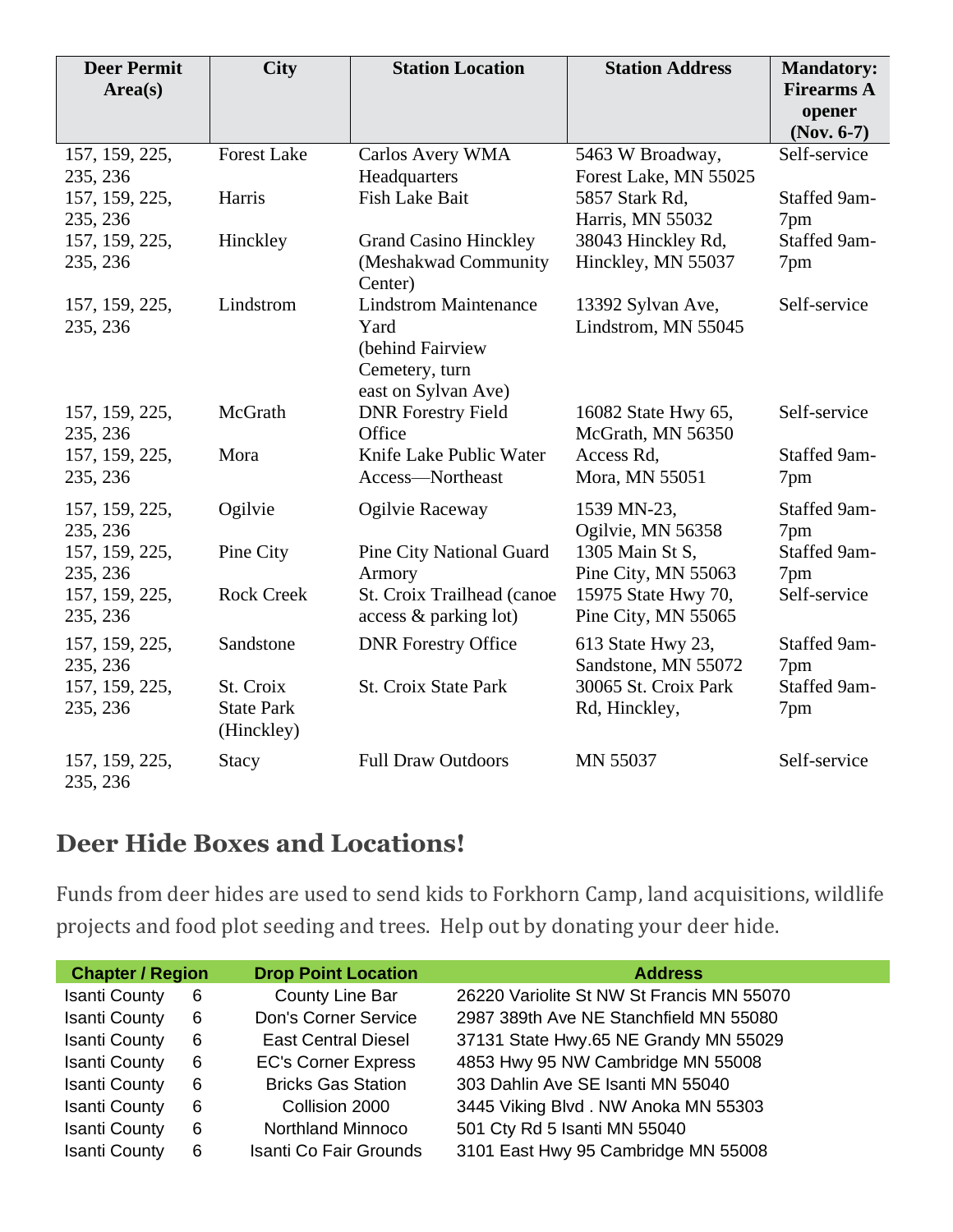| <b>Chapter / Region</b> |   | <b>Drop Point Location</b>    | <b>Address</b>                                |
|-------------------------|---|-------------------------------|-----------------------------------------------|
| <b>Isanti County</b>    | 6 | <b>Sinclair Gas Station</b>   | 209 Main St N Braham MN 55006                 |
| <b>Isanti County</b>    | 6 | Mau's Corner                  | 26055 St Hwy 47 Isanti MN 55040               |
| <b>Isanti County</b>    | 6 | Full Moon Bar & Grill         | 2425 Stark Road Harris MN 55032               |
| <b>Isanti County</b>    | 6 | <b>Olson Construction</b>     | 33324 Polk St NE Cambridge MN 55008           |
| <b>Isanti County</b>    | 6 | Isanti Co Fair Grounds        | 3101 East Hwy 95 Cambridge MN 55008           |
| <b>Isanti County</b>    | 6 | <b>Sinclair Gas Station</b>   | 209 Main St N Braham MN 55006                 |
| <b>Isanti County</b>    | 6 | Mau's Corner                  | 26055 St Hwy 47 Isanti MN 55040               |
| <b>Isanti County</b>    | 6 | Full Moon Bar & Grill         | 2425 Stark Road Harris MN 55032               |
| <b>Isanti County</b>    | 6 | Speedway                      | 22945 Lake George Blvd, St. Francis, MN 55070 |
| <b>Isanti County</b>    | 6 | Jumpin' Jacks                 | 27796 Jodrell St.NE North Branch MN 55056     |
| <b>Isanti County</b>    | 6 | <b>Rush Point Store</b>       | 300 Rush Point Drive Rush Point MN 55080      |
| <b>Isanti County</b>    | 6 | <b>Coopers Corner</b>         | 23705 Hwy 65 NE Bethel MN 55005               |
| <b>Isanti County</b>    | 6 | <b>Sinclair Gas Station</b>   | 412 County Road 5 NE Isanti MN 55040          |
| <b>Isanti County</b>    | 6 | T & C Self Serve              | 30560 Hwy.47 NW Cambridge MN 55008            |
| <b>Isanti County</b>    | 6 | <b>County Market</b>          | 23122 St Francis Blvd NW St. Francis MN 55070 |
| <b>Isanti County</b>    | 6 | Speedway                      | 1341187th Lane NE East Bethel MN 55011        |
| <b>Isanti County</b>    | 6 | Tobin's Auto Parts            | 23742 University Ave NW Bethel MN 55005       |
| <b>Isanti County</b>    | 6 | <b>Fleetwood Collision</b>    | 8060 Viking Blvd NW Nowthen MN 55330          |
| <b>Isanti County</b>    | 6 | Pack Leader                   | 15825 7th Ave NW Andover MN 55304             |
| <b>Isanti County</b>    | 6 | <b>Bob Grayes (Residence)</b> | 942 Main St Lino Lakes MN 55014               |

# **Gun Raffles!**

November 20: \*Benefit\* Cambridge Bar and Grill Dickenson Tactical 12 gauge auto and Smith and Wesson Shield 9mm

November 27: Pine Brook 3 Drawings Dickenson XPA 12 gauge, Smith and Wesson SD/9MM and EAA/MC1911 Commander 45 ACPC Cal

> December 6: Barber Shop Ruger AR 556 223/5/56

December 9: Dusty Eagle Winchester XPR 30-06 Cal and Smith and Wesson

> December 11: Cambridge Bar and Grill Smith and Wesson M686/357 Cal

December 16: Bradford Roadhouse AR 556 with Site

December 17: Sunrise on Englund Shores Henry Big Boy 45 - 70

#### **Meetings**

General membership meetings are held at 7:00 p.m. at the clubhouse on the first Monday of each month (unless it is a holiday).

#### **Shooting hours**

Monday – Friday: 9 a.m. to 9 p.m. Saturday – Sunday: 10 a.m. to 4:30 p.m. Holidays: 10 a.m. to 4:30 p.m.

Please sign in at the kiosk when using the grounds. This allows others to be aware that someone else may be on the premises. Non-Member guests MUST be accompanied by a member, and should deposit \$5.00 in the deposit box next to the sign in sheet. \*Signing in is not necessary during trap, pistol league or archery league